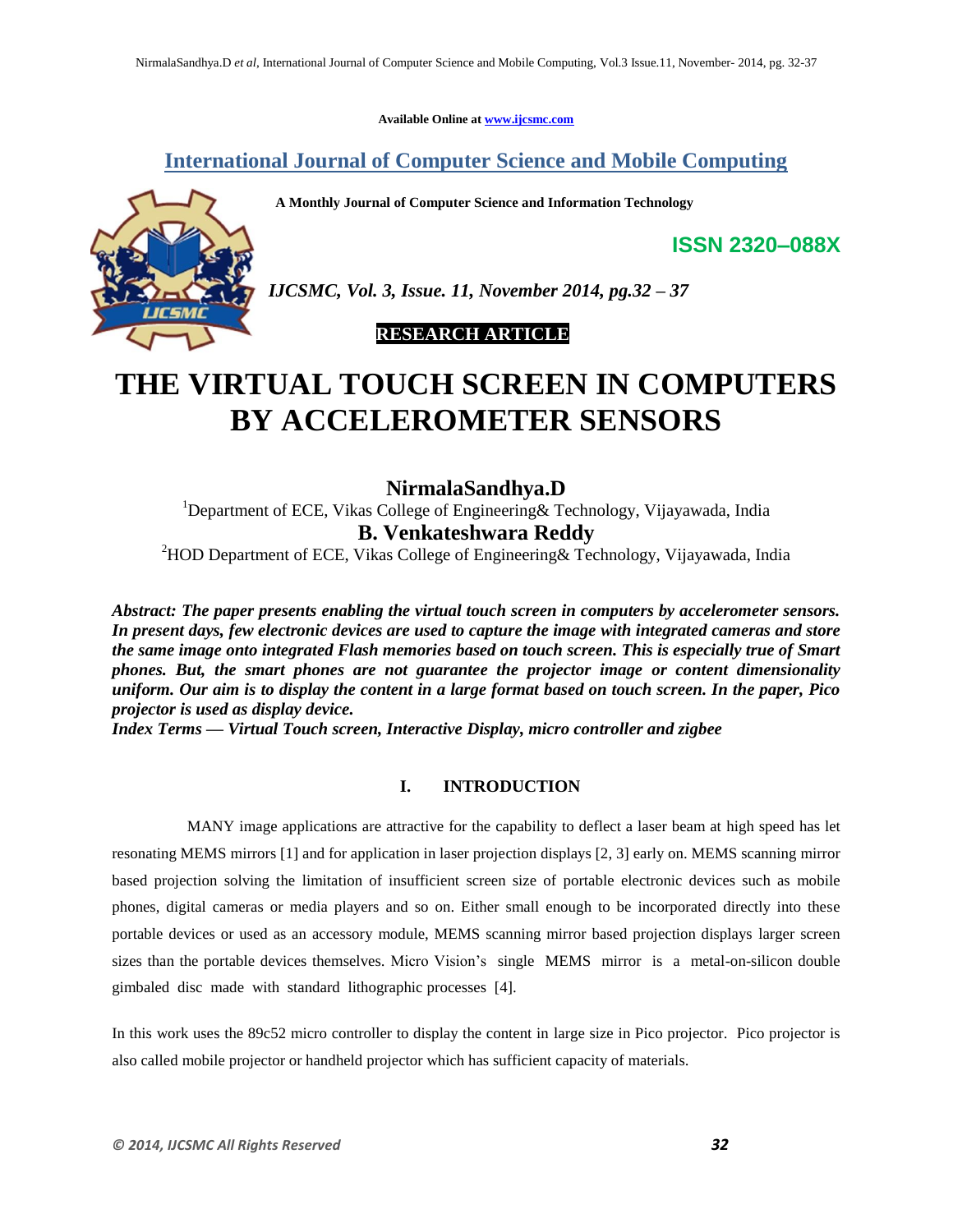### **II. TYPES OF PROJECTORS**

In the past days, so many projectors are used to display the content from virtual touch screen.

#### **A. single mirror laser projector**

It used in smart phones. It is ability interact between projected photon and touch user. This laser projector collects light from the width and height of the surface of smart phones. It is fast scanned the content and no need additional cost.

#### **B. LCD projector**

It is a simple system and using LCD light gates, business and home theatres. The main drawback is the visible on screen door or pixilation effect.

#### **C. DLP projector**

DLP projector is also known as digital micro mirror device. The main aim is to refreshes the modulate color to get rotating color wheels in time. The main problem is visible rainbow when the people's eyes are moving.

## **III. PROPOSED METHOD**

The block diagram of proposed method at transmit section is shown in figure 1



**Fig.1. block diagram of transmitter of proposed method.**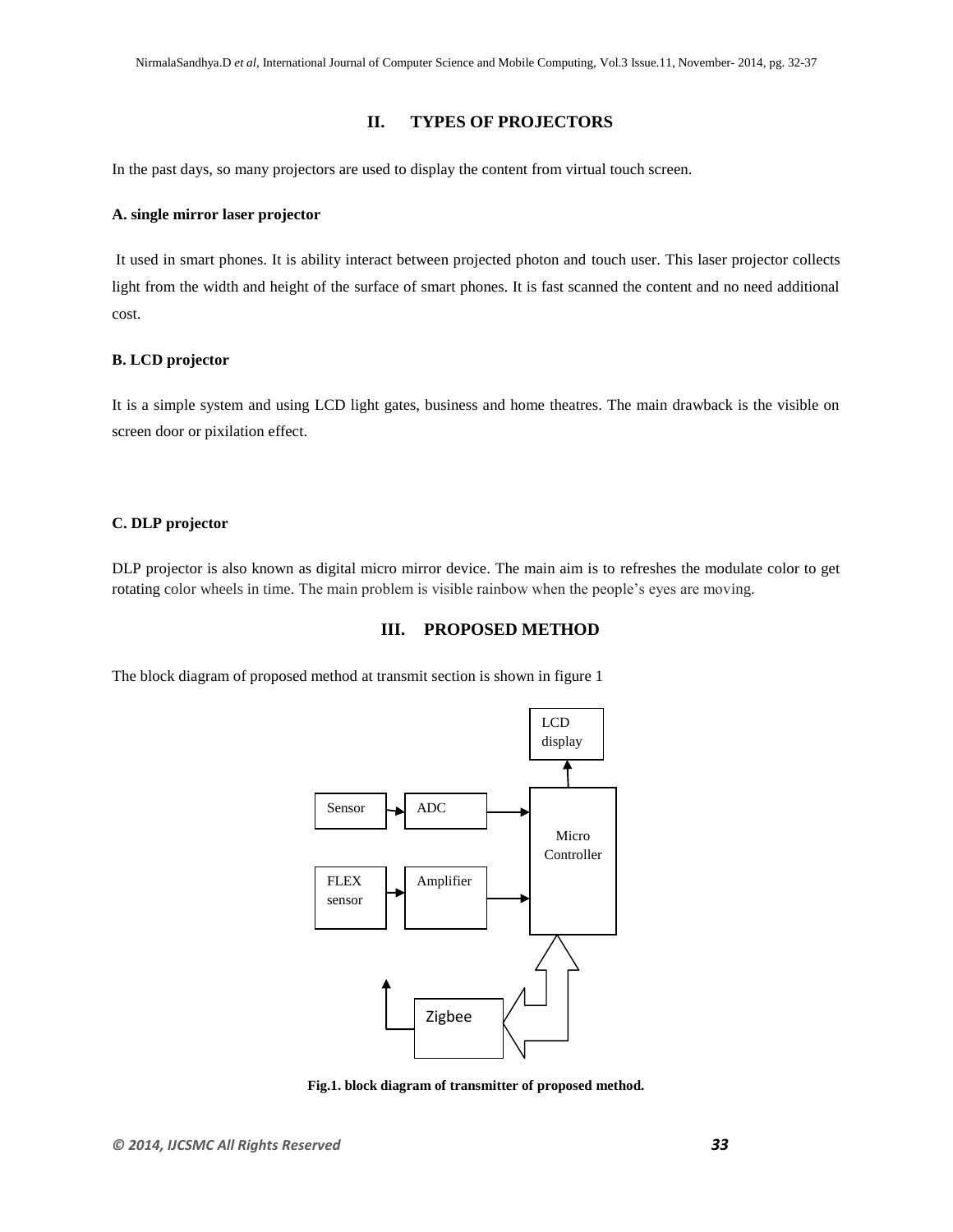The fig.1 shows the accelerometer sensor is analog signal which is connected to analog to digital convertor and followed by 89c52 microcontroller. After that the digital signal is display the Pico projector through serial communication from micro controller. In this paper, we use the 89C52 micro controller as explain in sub section a. the flex sensor is connected to amplifier and by micro controller. The combination of flex sensor and amplifier is used for clicking operation.

The block diagram of proposed method at receiving section is shown in fig.2



**Fig.2. the receiver of proposed method**

Displaying the project content in large format which the computer is connected to zigbee device at the receiver as shown in fig.2

#### **A. 89C52 micro controller**

Many applications such as digital entertainment, portable devices are used 89C52 micro controller to reduce low unit cost, reliable and high accuracy. 89C52 micro controller is family of 8059 and built in I/O devices & memory. It contains four ports, 40 pins and dual inline. In micro controller, analog to digital convert device s connect to serial control register (SCON). The Pico projector display is connected to XTAL pin.

The pin diagram of micro controller 89AC52 as shown in figure 3. In micro controller, ports 0 is output and input drivers and port 2 are output drivers which is access to external memory. The port 0 output generates the low byte of external address and port 2 generates the high byte of external address. All the Ports in micro controller AT89C52 are multifunctional. The alternate functions can only be activated if the corresponding bit latch in the port SFR contains a 1. Otherwise the port SFR contains a 0. The micro controller 89C52 is less cost, high feature than the other micro controller.

| P1.0              |                | 40 | <b>VCC</b>                         |
|-------------------|----------------|----|------------------------------------|
| P1.1              | $\overline{2}$ | 39 | P0.0 (AD0)                         |
| P1.2              | 3              | 38 | P0.1 (AD1)                         |
| P1.3              | 4              | 37 | P0.2 (AD2)                         |
| P1.4              | 5              | 36 | P0.3 (AD3)                         |
| P <sub>1.5</sub>  | 6              | 35 | P0.4 (AD4)                         |
| P1.6              | $\overline{7}$ | 34 | P0.5 (AD5)                         |
| P1.7              | 8              | 33 | P0.6 (AD6)                         |
| <b>RST</b>        | 9              | 32 | P0.7 (AD7)                         |
| (RXD) P3.0        | 10             | 31 | EA/VPP                             |
| $(TXD)$ P3.1      | 11             | 30 | ALE/PROG                           |
| (INT0) P3.2       | 12             | 29 | PSEN                               |
| INT1) P3.3        | 13             | 28 | P2.7 (A15)                         |
| $(T0)$ P3.4       | 14             | 27 | P2.6(A14)                          |
| $(T1)$ P3.5       | 15             | 26 | P2.5(A13)                          |
| $(WR)$ P3.6       | 16             | 25 | P2.4(A12)                          |
| $(RD)$ $P3.7$     | 17             | 24 | P2.3(A11)                          |
| XTAL <sub>2</sub> | 18             | 23 | P2.2(A10)                          |
| XTAL1             | 19             | 22 | P2.1(A9)                           |
| GND               | 20             | 21 | P <sub>2.0</sub> (A <sub>8</sub> ) |
|                   |                |    |                                    |

**Fig 3: Pin Diagram Of micro controller 89c52**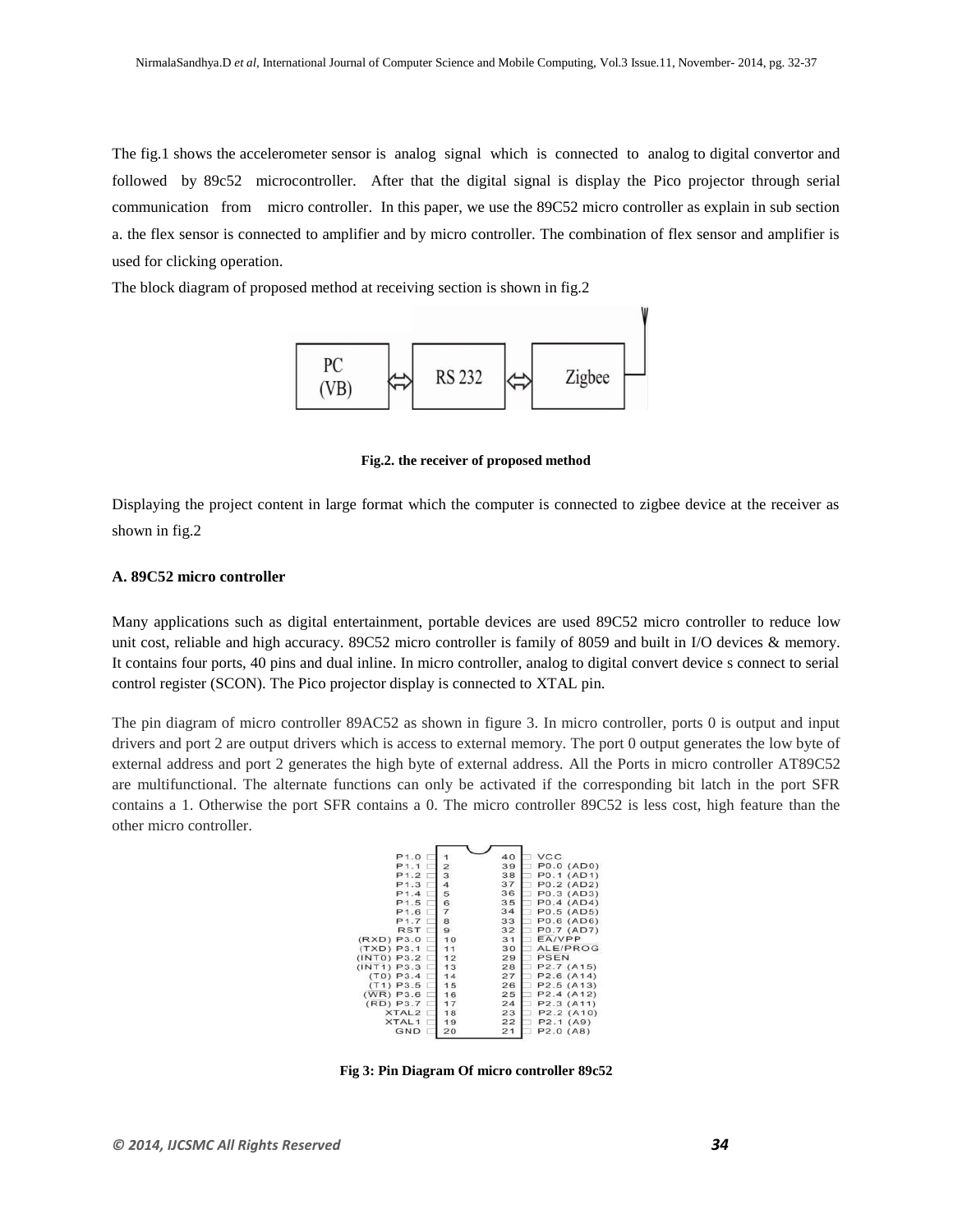#### B. **Accelerometer sensor**

Accelerometer sensor is a sensor which can used to measure the inertial forces from virtual touch screen. It is also measure the speed changes from tough screen. The accelerometer sensor is converting the mechanical sensing element in to an electric output and then transmits to analog to digital convertor device. The accelerometer sensor can understand the mechanical motion using Newtonian mechanics. The concept of accelerometer sensor as shown in figure.4.



#### **Fig.4 concept of accelerometer sensor**

In figure 4 shows the spring is attached to mass and then connected to damping. The damping is used to desirable frequency from computer; otherwise system is oscillating at natural frequency. In fig 4,  $M =$  mass of the body,  $xo$  = Relative movement of the proof-mass with respect to the frame C = Damping coefficient, k = Spring stiffness

Then Summation of all forces on proof mass is equal to zero

$$
ma + Fd + Fs = 0
$$
  

$$
ma = - Fd - Fs
$$
  

$$
ma = - cx - kx
$$
  

$$
a = - (c/m) x - (k/m) x
$$

#### **C. Analog-Digital Converter (ADC)**

The ADC device is used to convert the continuous sensor signal to digital signal. It handles the quantized errors when the signal is quantized.

#### **D. Flex Sensor**

Flexion sensors, is used to measure the amount of deflection caused by bending the sensor. Flex sensor is a sensor to used to bend the sensor at different angle depend on change of electrical resistant. In flex sensor, if bend the sensor at low radius to get the higher resistant value. The nominal resistance of flex sensor is 10,000 ohms (10 K). As the flex sensor is bent in either direction the resistance gradually decreases. The operating temperature is -45F to 125F. It is less sensitive and used in pressure sensor.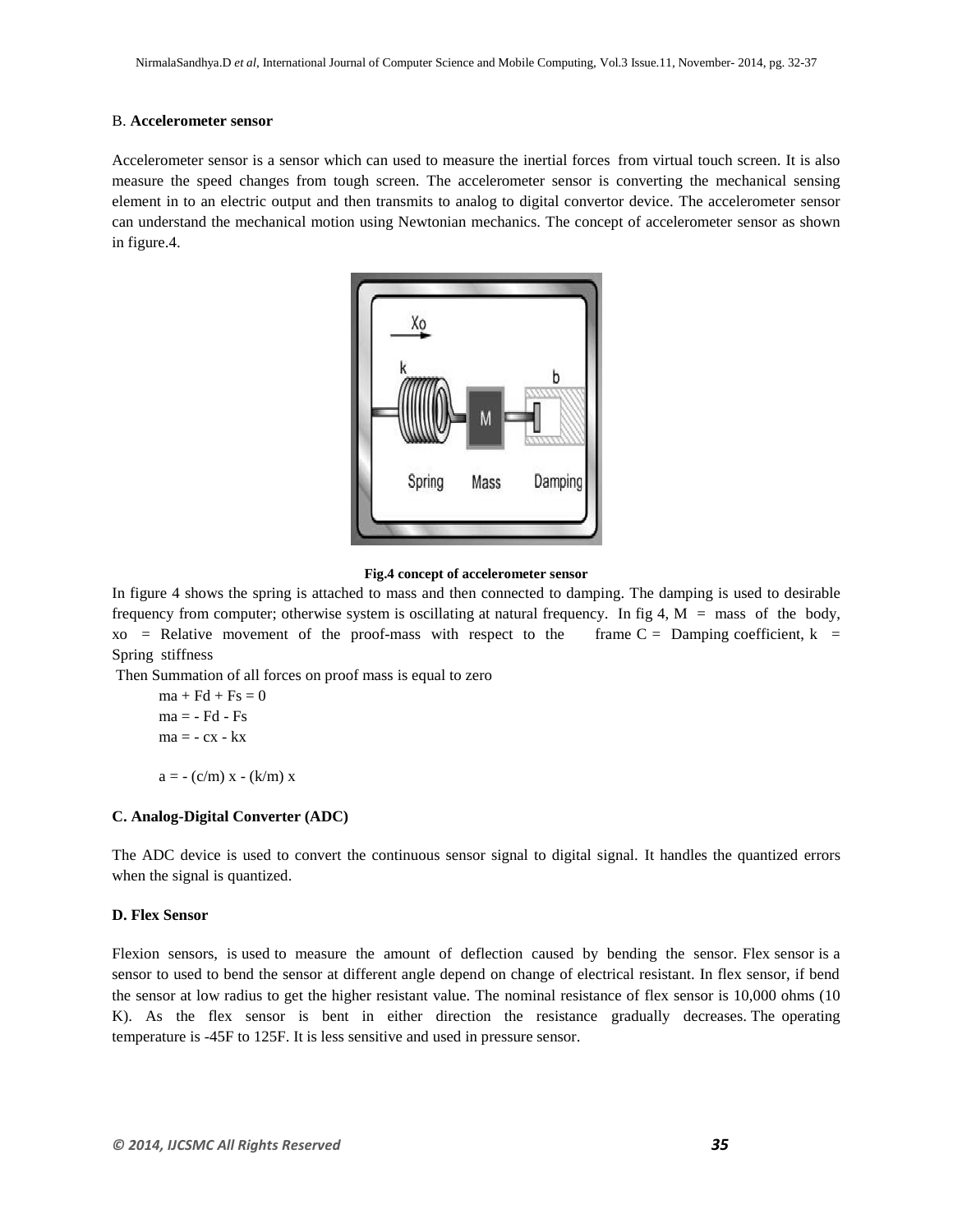### **E. ZigBee**

It is a small packet device and used to communicate the signal one device to another device. It is IEEE 802.15.4 standard and communicates the signal at low power consumption. The aim of zigbee is transmit the signal to computer at low power consumption and low data rate.

#### **F. LCD Display**

It is used to display the content at large format. In this work, we have used the 16\*2 LCD device that means display 16 characters per line and there are 2 such lines. This 16\*2 LCD display contain 2 registers, namely, command (CR) & data. The command register (CR) stores the command instructions given to the LCD.

 A CR is an instruction given to LCD to do a predefined task like initializing it, clearing its screen, setting the cursor position, controlling display etc. The data register stores the data to be displayed on the LCD. The data is the ASCII value of the character to be displayed on the LCD.

The diagram of LCD as shown below



**Fig 5: Diagram of 16\*2 LCD display**

#### **IV. CONCLUSION**

The paper presents to display the content in a large format based on touch screen and 89C52 micro controller. The micro controller is to reduce low unit cost, reliable and high accuracy. 89C52 micro controller is family of 8059 and built in I/O devices & memory. The Pico projector is guarantee to uniform of projector content dimensionality and display the image or content in large format.